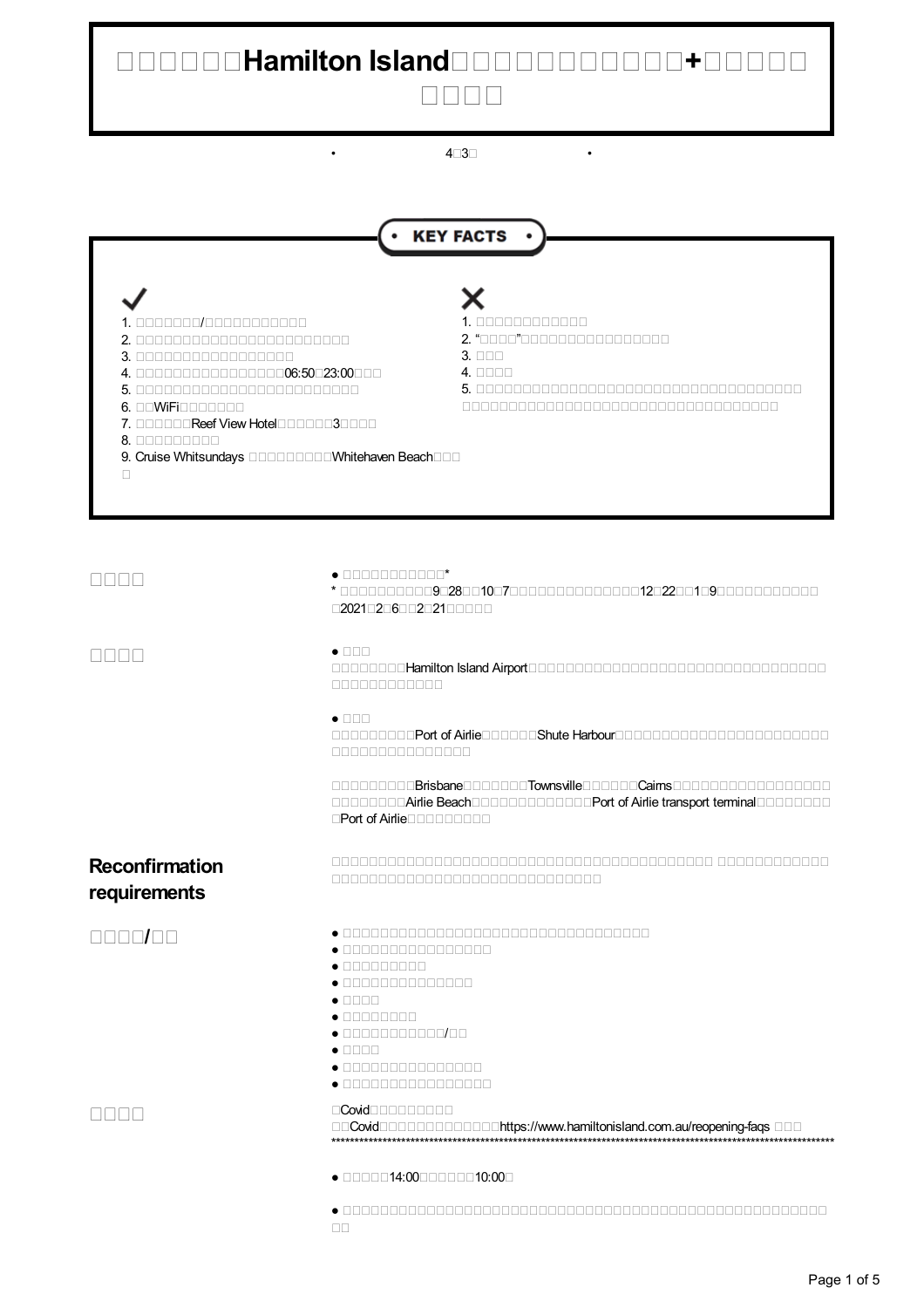- ●
- $\bullet$  **Hamilton** Island **Familton**  $\bullet$  **Familton**  $\bullet$

 

 $\bullet$   $\Pi$ 

na ann an 12coca chuann ann an Coca chuann ann an Coca chuann an Coca chuann an Coca chuann an Coca chuann an TerraceSails Steak and Seafood Grill

  $\square\square$ 

 $\bullet$   $\Pi$ 

12



**+**

**Hamilton Island** Beach 7 Cid Harbour December 2000 Cid Harbour 



# **HAMILTON Island +**

## **第一天- 抵達並辦理入住手續**

 Catseye Beach 

### **REEF VIEW HOTEL**

11111111114:001 501002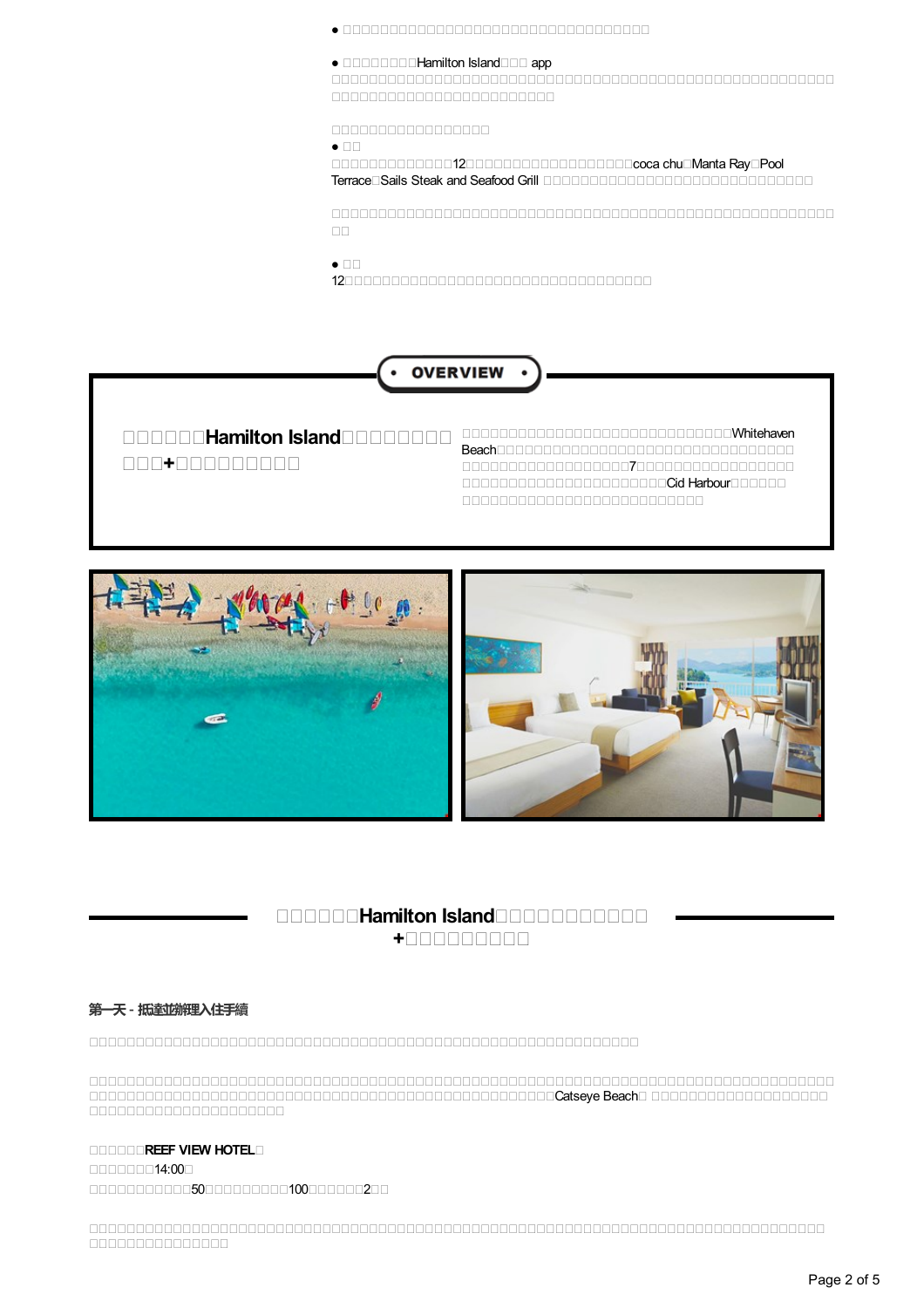3524 <u>nononononononononononono</u>

#### **Coral Sea View Room**

518

- $\bullet$  000000000000000
- 
- /
- $\bullet$  0000000000iPod00-00000000000000000

#### **第2天-- - 白天堂海灘( Whitehaven Beach)半日遊**

#### nnnnn

1.5-2 – !

 $00000000$ 

- 
- $\bullet$  connoon
- $\bullet \quad \textcolor{red}{\textbf{11}} \textcolor{red}{\textbf{11}} \textcolor{red}{\textbf{11}} \textcolor{red}{\textbf{11}} \textcolor{red}{\textbf{11}} \textcolor{red}{\textbf{11}} \textcolor{red}{\textbf{11}}$

 $\Box\Box\Box\Box^{\star}$ 

\*

#### nnnn

12:25 - Hamilton Island Marina **Hamilton Island Marina**  $12.45 - \square$ 12:55 -

13:35 - 000000000

16:15 -

17:00 - 0000000000

 $00000000$ 

- $\bullet$  00
- $\bullet$   $\Box\Box$
- $\bullet$  000
- $\bullet$   $\Pi\Pi$
- $\bullet$   $\Pi$
- 
- $\bullet$  0000000000000000
- 

CORPORATION Cruise Whitsundays **COMarina Village C ACCORPORATION** 

#### **第3天- 自由活動**

#### nnnnnnnnn

- Pool Terrace06:00 10:30
- Sails $\square\square\square$ 07:00 10:30
- $\bullet$  0000000000007:00 10:00

Den Island Island Islam 1800 had a strengthen and the international Control of the Universe of the Island Island Island Island Island Island Island Island Island Island Island Island Island Island Island Island Island Isla ""Clownfish Club 614--

nnnn.

- 
- $\bullet$  nonnononono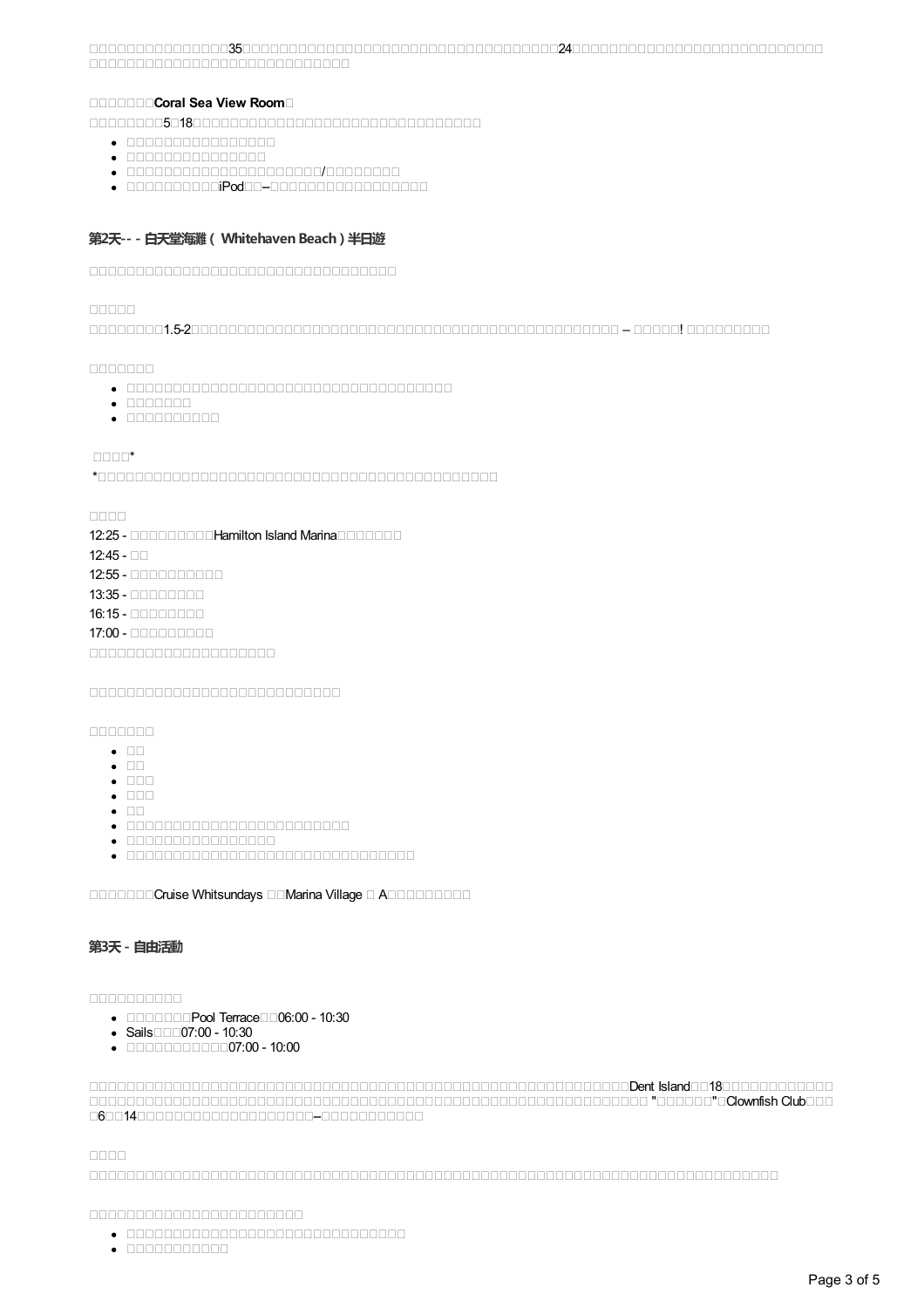- $\bullet$  00000000
- $\bullet$  0000000
- 
- 
- 

#### nnnnn

#### 6:305:30

#### 

- 
- $\bullet$
- $\bullet$  00/0000000000000000000
- 
- 
- $\bullet$  nonononononono
- 
- $\bullet$  concerned
- 

#### 

#### **● Hideaway Bay**

 nnnnnnnn

10000**3**00000

#### ● **Saddle Junction**

Escape 0000300000 0001.800 45000000

#### ● **Flat Top Hill Lookout**

100Flat Top Hill 000000000000000 00000300000

**0001.2km | 30000000** 

#### ● **Middle Head Trail**

Turkey Nest Junction 00000300000 0003.1km 100150000000

#### ● **Coral Cove** □□□

 nnnnnn. 00000300000 0003.1km 10015000000

#### ● **Escape Beach Trail**

 

00000300000

0003.3km 100300000000

#### ● **Resort Lookout**

 00000300000

0001.700 450000000

#### ● **South East Head**

 

00000300000 0004.400 10045000000